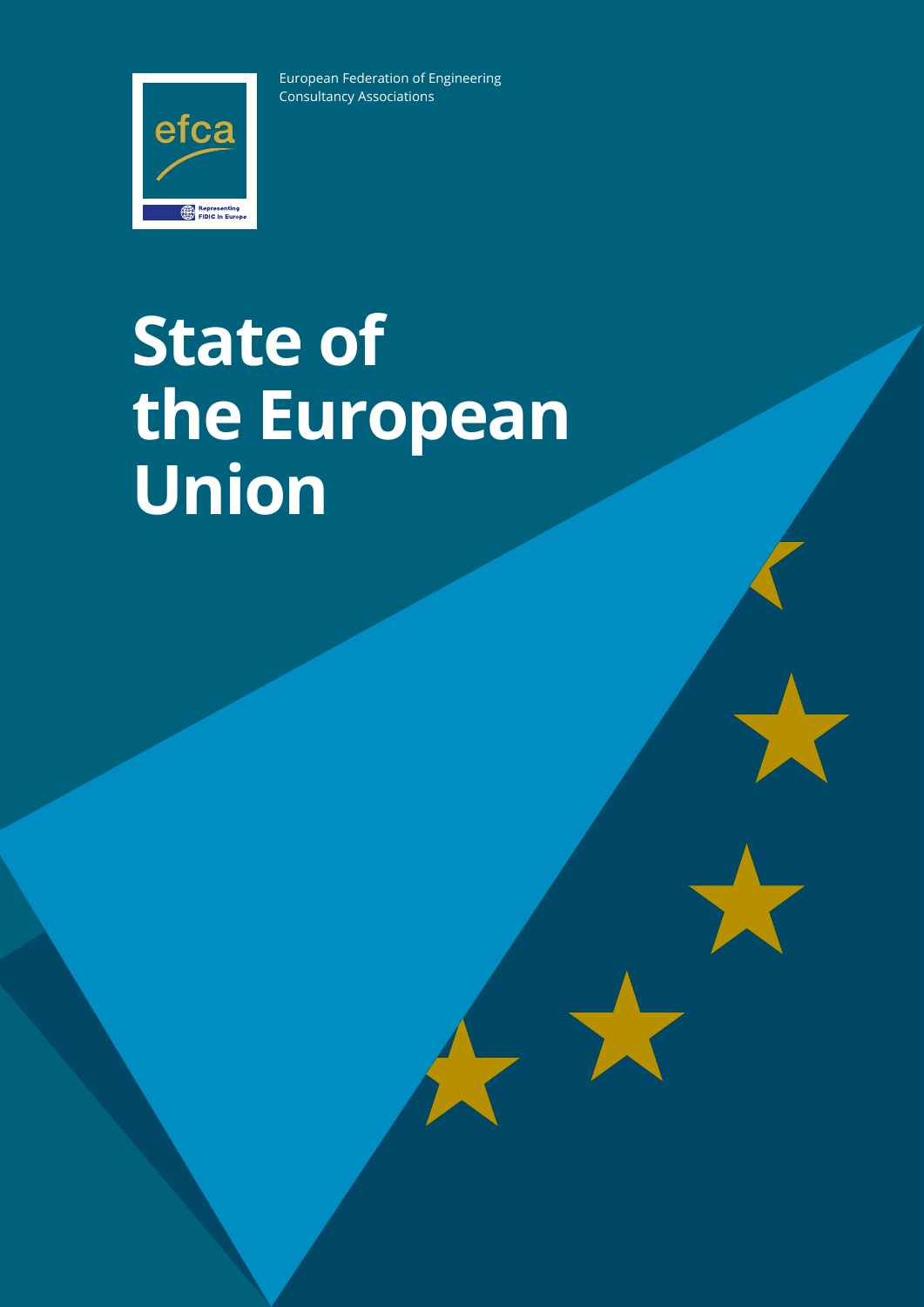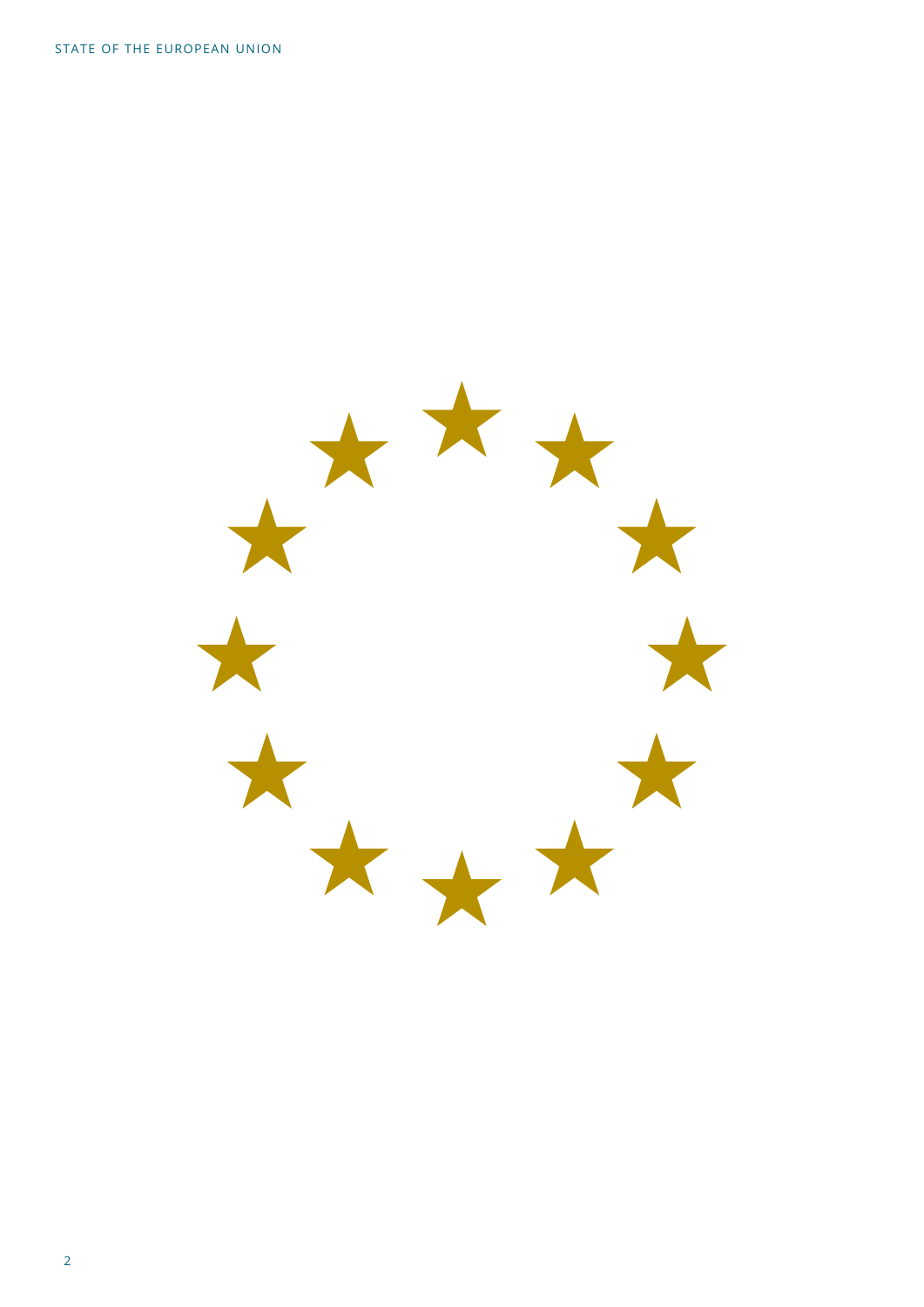### **Preface**

In view of the elections for the European Parliament and a new President for the European Commission in 2019, the European Consulting Engineering Industry wants to stimulate a discussion on how to make Europe prosperous, while recalling that its success is closely linked to an internationally competitive service industry.

Imprope is part of a highly globalised world that is characterised by a variety of large-scale, high-impact and often interdependent changes, known as global megatrends. The European Federation of Engineering Consultancy A urope is part of a highly globalised world that is characterised by a variety of large-scale, high-impact and often interdependent changes, known as global megatrends. The European Federation of Engineering Consultancy Associations (EFCA) believes that a strong EU is the best companion to Member States intensified global competition for resources, growing pressures on ecosystems, rapid urbanisation, accelerating digitisation and an increasingly multipolar world. Europe can only conquer these challenges if there is a new approach to the way the EU regulates and implements agreed policies.

This 'EFCA State of the Union Report' lays the groundwork for a facts-based discussion, offering ideas from the consulting engineering sector for turning today's and tomorrow's challenges into opportunities.

EFCA is the sole association representing professional engineering consultancy and related services at a European level. It has member associations in 28 countries employing one million staff, the majority of whom are highly skilled in a breadth of disciplines.

The European engineering consulting industry brings many benefits to both society and the EU economy. Companies provide €150 billion worth of engineering consulting services every year for about €1,300 billion in investments in buildings, infrastructure and industrial complexes.

The sector is affected by several EU policies, such as sustainability and energy efficiency, digital single market, public procurement, research, development and innovation, people and skills, entrepreneurship and investments. The objective of EFCA, by publishing this document and including a set of urgent recommendations, is to promote a favourable framework to boost competitiveness and support sustainable growth in the sector.

**Brussels, 28 November 2019**  *EFCA Board of Directors*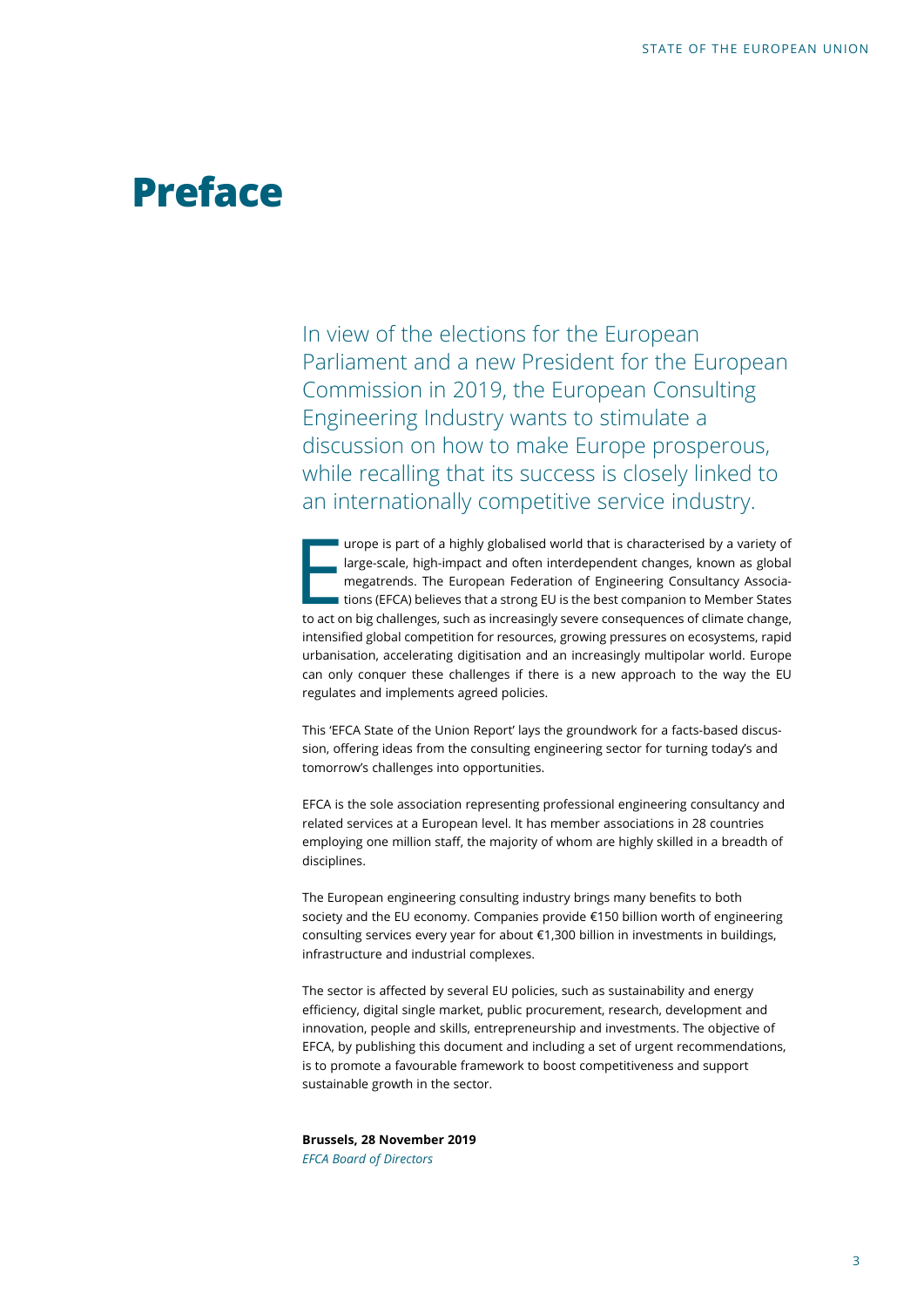# **Making an impact with single market and trade**

Every year, over 250 000 public authorities in the EU spend around 19% of GDP on the purchase of services, works and supplies. In many sectors such as energy, transport, waste management and the provision of services, public authorities are the principal buyers. Statistics show that 55% of procurement procedures use lowest price as the only award criterion for public contracts. This indicates that public buyers are probably not paying enough attention to quality, sustainability and innovation.

ublic authorities have a direct influence on consumption. Green public procurement enables goods, services and works to be procured that have a reduced environmental impact throughout their life-cycle. In the EU, sustainab ublic authorities have a direct influence on consumption. Green public procurement enables goods, services and works to be procured that have a reduced environmental impact throughbeen developed for a number of construction materials and services, but they are still not widely used.

Public buyers often lack the necessary business skills, technical knowledge or procedural understanding for effective public procurement. This can lead to a lack of compliance with public procurement rules and has negative consequences on businesses and taxpayers.

To date, the digitisation of public procurement has been slow. In 2016, only four EU countries relied on digital technologies for all the major steps of the procurement process.

Contracting authorities are rarely buying together – only 11% of procedures are carried out through cooperative procurement. This is a missed opportunity as buying in bulk can result in better prices and higher quality goods and services. It can also help contracting authorities exchange know-how.

The European Commission's new public procurement strategy addresses all these challenges with its policy priorities: ensuring wider uptake of innovative, green, and social procurement; professionalising public buyers; increasing access to procurement markets; improving transparency, integrity and data and boosting the digital transformation of procurement. It aims to further improve EU public procurement practices in a collaborative manner by working with public authorities and other stakeholders.

The EU has decided to undertake a thorough rethinking of the public procurement process with procurement digitisation. This goes beyond simply moving to electronic tools - it rethinks various pre- and post-award phases with the aim to make them simpler for businesses to participate in, and for the public sector to manage. It also allows for the integration of data-based approaches at various stages of the procurement process.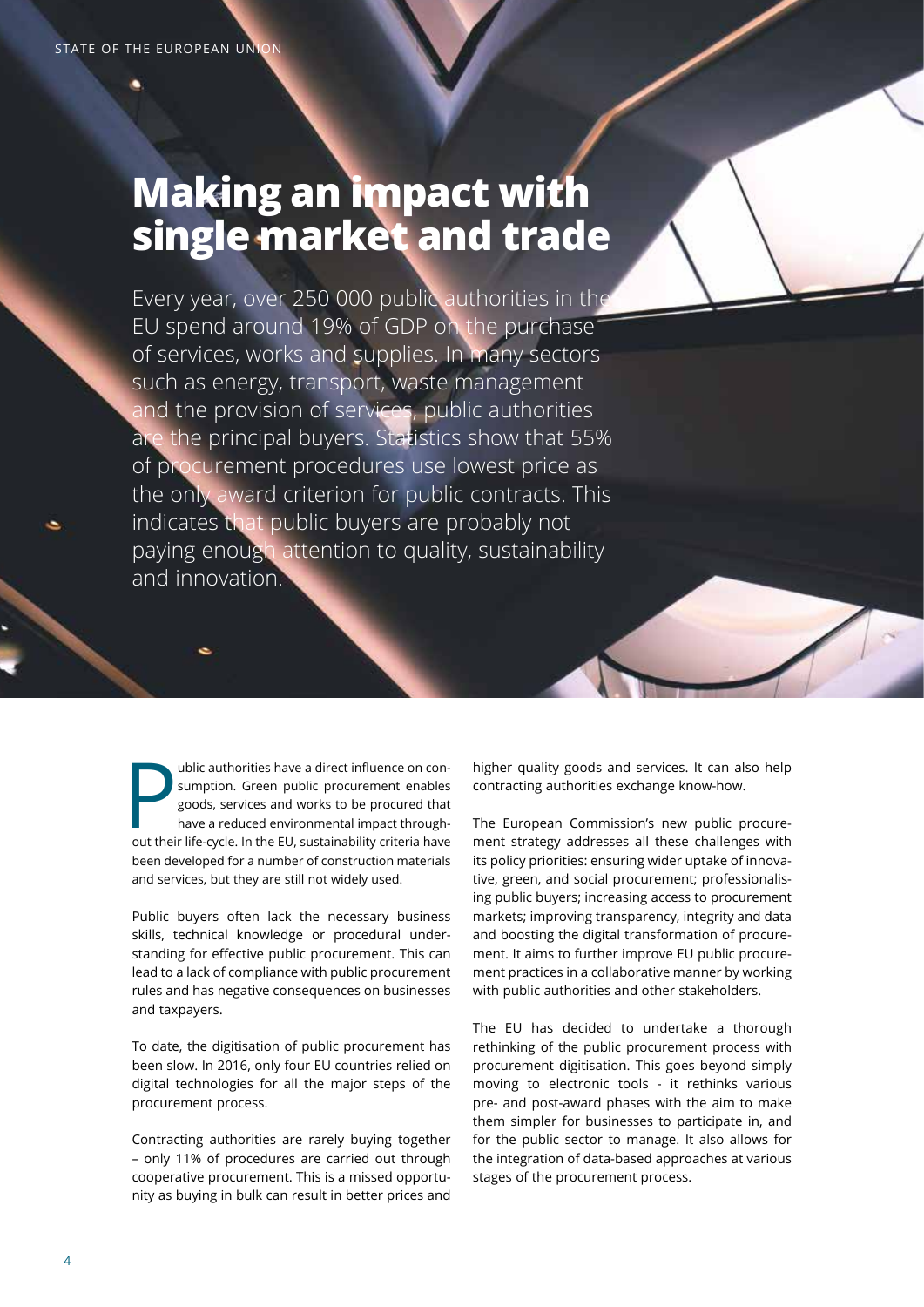



- The EU's new public procurement strategy must be adopted fully.
- The public procurement paradigm has to move from 'lowest price wins' to a 'highest value' concept and to embrace consideration for quality criteria and life-cycle costs as well as measures in favour of innovative solutions.
- The European Commission should promote the creation of a new CEN (European Committee for Standardization) standardisation method in quality and price evaluation of bids.
- To support the further uptake of strategic procurement, the Commission should update and issue new guidance documents on the use of innovative, green and social criteria.
- The Commission must also promote the exchange of good practice. It should encourage Member States to develop and promote guidance, tools and techniques for a price/quality assessment that limits the preponderance of price in the evaluation. Guidance should be harmonised among Member States.
- There is an urgent need to inform and build competences of the procurement organisations in order to help them make the new regulation work effortlessly and effectively. The Commission should encourage Member States to take steps to ensure buyers have the needed skills, knowledge and integrity. The Commission could also facilitate the exchange of good practice and innovative approaches.
- Improved and more accessible data on public procurement is required to make it possible to better assess the performance of procurement policies, optimise the interaction between public procurement systems, and shape future strategic decisions. The Commission may advocate for the set-up of publicly accessible contract registers.
- The Commission should aim to improve the use of e-procurement tools such as eCertis, the European Single Procurement Document (ESPD), and European standards for e-Invoicing. This will help EU countries make use of new technologies to simplify and accelerate their procurement procedures.
- Public procurement must be applied in a targetoriented way to reduce emissions and to improve energy and material efficiency.
- Public procurement should be made more accessible for SMEs. The Commission could help SMEs by enhancing transparency, digitising processes and improving strategic procurement. It also should aim to improve EU businesses' access to non-EU markets through trade agreements.
- Infrastructure investments in Europe such as in the Trans-European Transport Network (TEN-T) and the Trans-European Energy Network (TEN-E) plans for transportation and energy should be more widely adopted as they significantly strengthen the common market and enhance mobility. They are a mechanism to start-up large infrastructure projects faster and prepare more projects for design and construction. This can significantly improve the market in the Southern European economies and also provide much needed support in a time of crisis around Europe.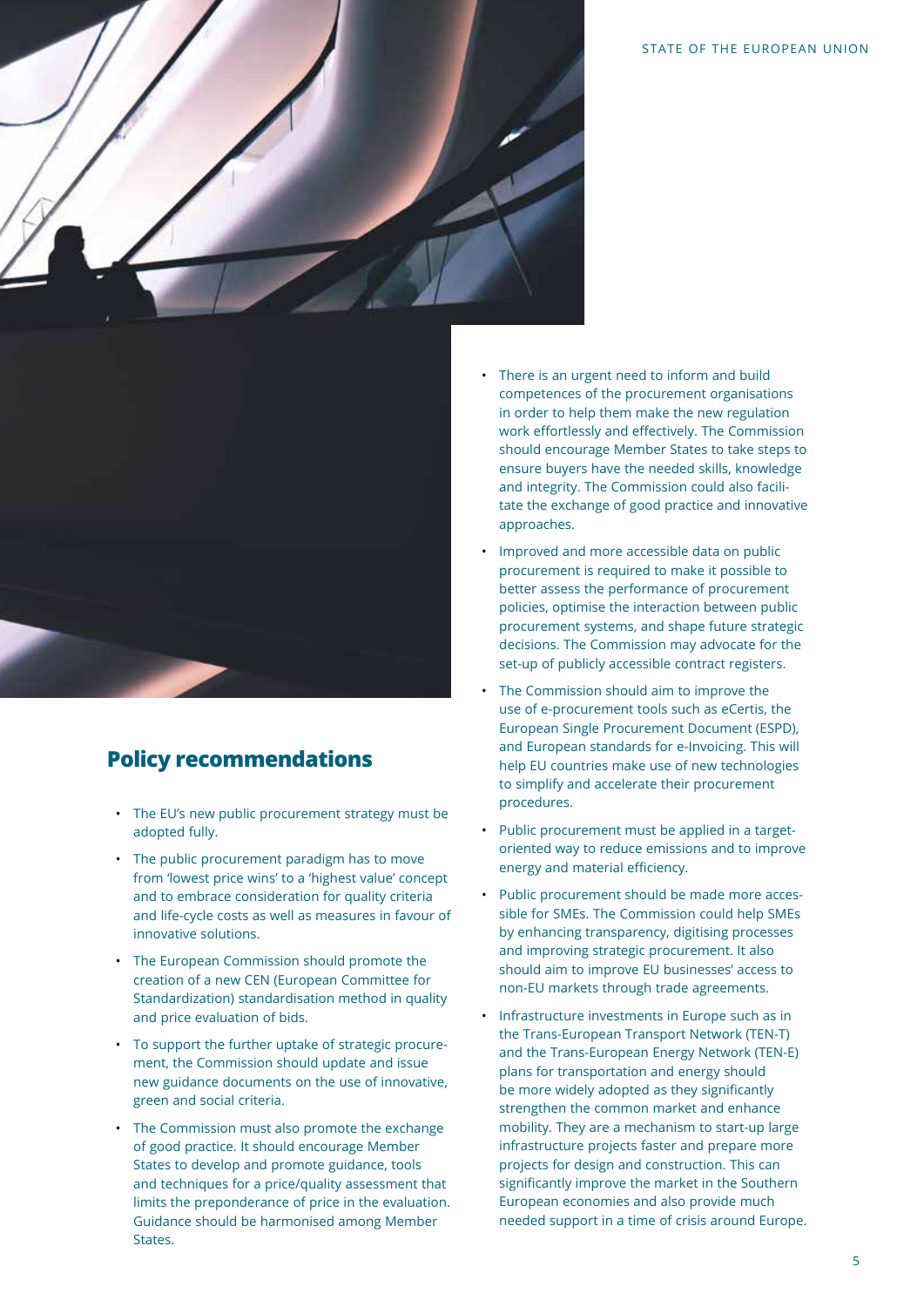## **Succeeding in digital transformation**

Digital technologies are transforming our world – in every walk of life and in every line of business. Europe must embrace the digital revolution and continue opening up digital opportunities for people and businesses alike. We should air become the global frontrunner in developing new technologies and bringing them to market.

#### **Digital transformation requires the digital industry to be more sustainable:**

- to be more 'frugal' with data management
- to use standard modelling, in order to not duplicate information for any software vendors
- to unify and limit cloud computing to open systems

The Digital Single Market - the DSM - was adopted<br>in 2015 to denote the European Commission's<br>strategy of ensuring access to online activities<br>under conditions of fair competition, consumer<br>and data protection, removal of he Digital Single Market - the DSM - was adopted in 2015 to denote the European Commission's strategy of ensuring access to online activities under conditions of fair competition, consumer copyright issues.

The DSM strategy has already proven effective while delivering some major legislative proposals, specifically in the topics of copyright, ePrivacy and harmonisation of digital rights and VAT rules. Lastly, the Commission prepared a proposal for regulation of the free flow of non-personal data, and an initiative on accessibility. The European Parliament approved an updated directive on open data and public sector information and, in February 2019, the European Parliament, the Council of the European Union and the European Commission reached a political deal for the first-ever rules aiming to create a fair and transparent business environment for smaller businesses and traders, when using online platforms.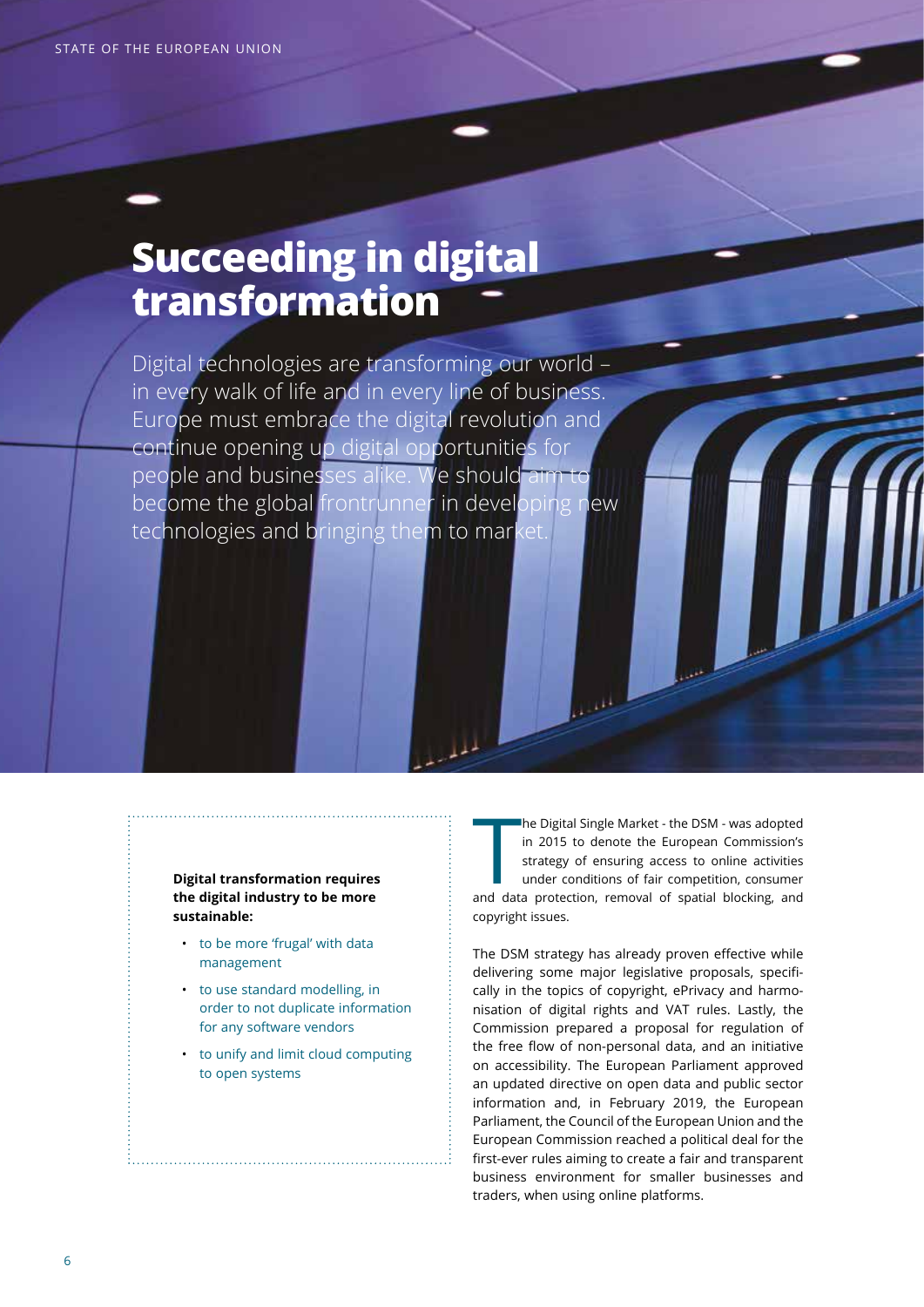

- Digitisation will boost economic growth, competitiveness and employment. Therefore, the European Digital Single Market (DSM) Strategy has to be swiftly completed and implemented with the full commitment of all Member States.
- Uptake of digitisation across Europe and among both public and private organisations must be accelerated. Europe should focus its efforts on enabling small and medium-sized enterprises (SMEs) in particular to swiftly manage their digital transformation.
- Findings from the abundance of European and national policies, activities and initiatives related to digitisation, should be better analysed and the results shared among member States and industry sectors.
- Although the European data economy is still developing, it is of utmost importance to identify and remove the remaining and emerging barriers for its further development in order to achieve a well-functioning and competitive DSM.

There is a growing and global interest in artificial intelligence and robots, in the Internet of Things and autonomous systems, modernising public services and e-government, all of which will pose challenges for EU policymakers in the future. Attitudes towards the impact of digitisation and automation on daily life in Europe are highly positive. For example, 75% of Europeans think that digitisation has a positive effect on the economy, and 64% on the society. At the same time, 74% think that digitisation replaces more jobs than it creates and 44% of EU citizens currently working think their job could be done, at least partly, by a robot or artificial intelligence.

It is obvious that we need to understand and better govern the consequences of digitisation, and the implementation of the DSM, on professional skills, including through joint efforts by companies, educational institutions and policymakers. Solutions for predicting and assessing the impact of digitisation, and of the digital market on engineering and consulting services, are also needed.

In addition to skills, completing the EU's DSM strategy requires massive public investment in infrastructure, e.g. for accessible high-speed broadband and computing platforms, and access to big data cybersecurity. Member States alone will not be able to manage this process.

Digitising industry has sparked a dynamic process, leading to the creation of hubs and platforms across Europe. However, these multi-stakeholder initiatives rarely collaborate across industry sectors or Member States. As time and cost efficiency are of crucial importance, Europe must speed up its efforts to streamline its policies and activities to digitise all regions of the EU, in both society and industry. Digitisation as a truly horizontal European policy area, in which different Directorates General of the Commission work together, is fundamental.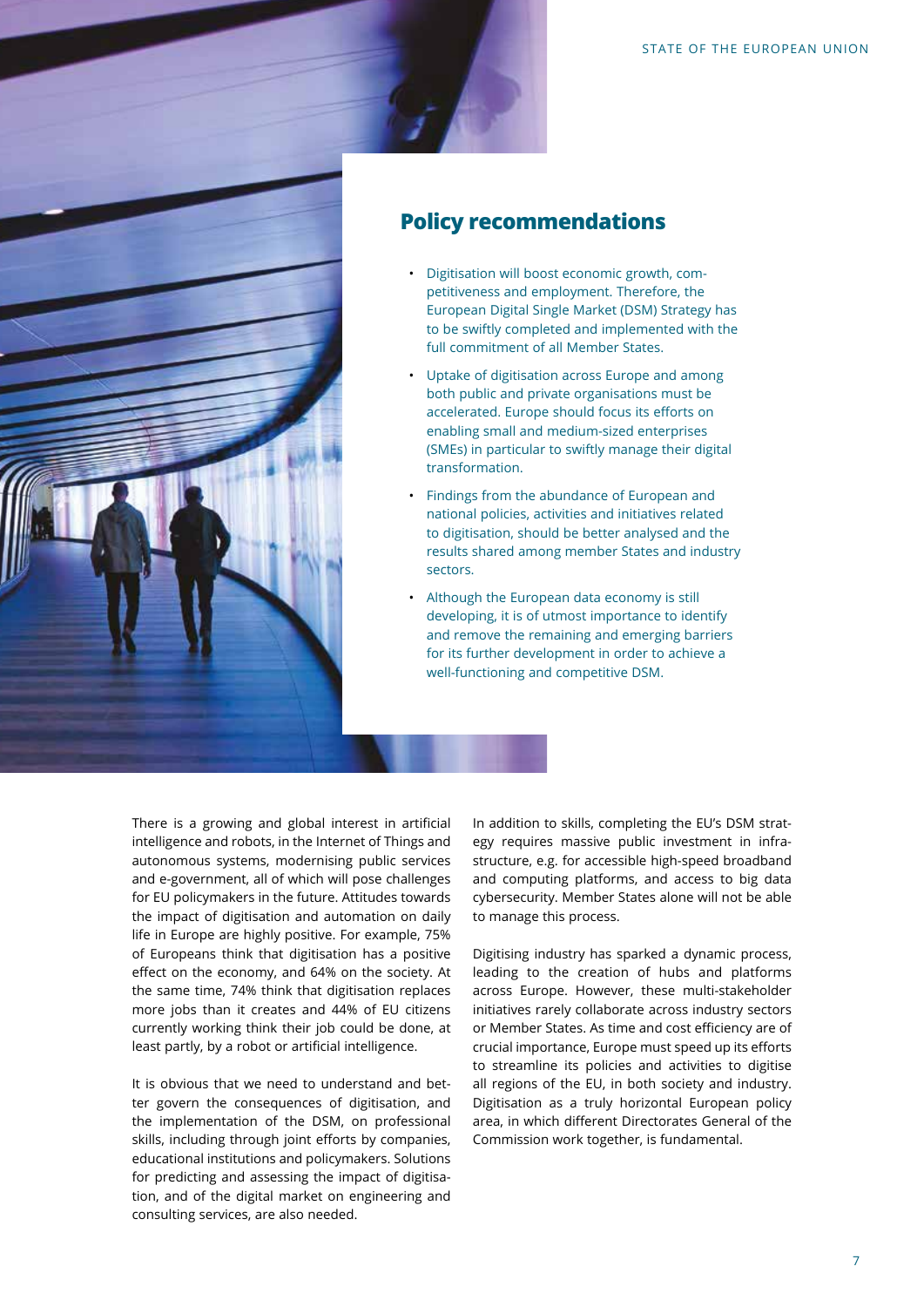### **Investing for the future**

Innovation has always been at the heart of Europe's success. Not only do the top-notch designs and concepts developed in engineering companies enable metamorphosis in other sectors too, they can also provide new solutions to major societal challenges.

cornerstone of this innovative strength is<br>research and development. Applied research<br>puts the insights of basic scientific research<br>into practice in a real-world setting – acceler-<br>ating commercialisation and bringing inn research and development. Applied research puts the insights of basic scientific research into practice in a real-world setting – accelerating commercialisation and bringing innovation closer to clients and citizens. At the same time, it boosts the competitiveness of European companies globally while reinforcing the high-value-added ecosystem that makes Europe a prosperous, high-salary region.

This is why the focus of the EU's work in this area should lie in ensuring that its research, development and innovation (RDI) programmes, such as Horizon Europe, prioritise funding for relevant applied industrial research, and strengthen collaboration between academia and industry. By supporting the development of new technologies, tools and solutions here in Europe, EU funding can grow companies' competitiveness and help Europe's industries achieve global leadership in key future arenas.

Innovation is fundamental to the business strategy of many knowledge and information dependent firms, such as expert services and engineering consulting. RDI in our sector, engineering consultancy, takes many forms: companies can carry out research in-house or through contracted projects, or they can participate in collaborative projects with universities, research institutes or other companies and start-ups. EFCA promotes these connections across domains and sectors, as it is the diversity of RDI strategies that makes for such a rich innovation ecosystem within the EU.

Research and innovation (R&I) have a crucial role in shaping the future. Investing in intangible assets is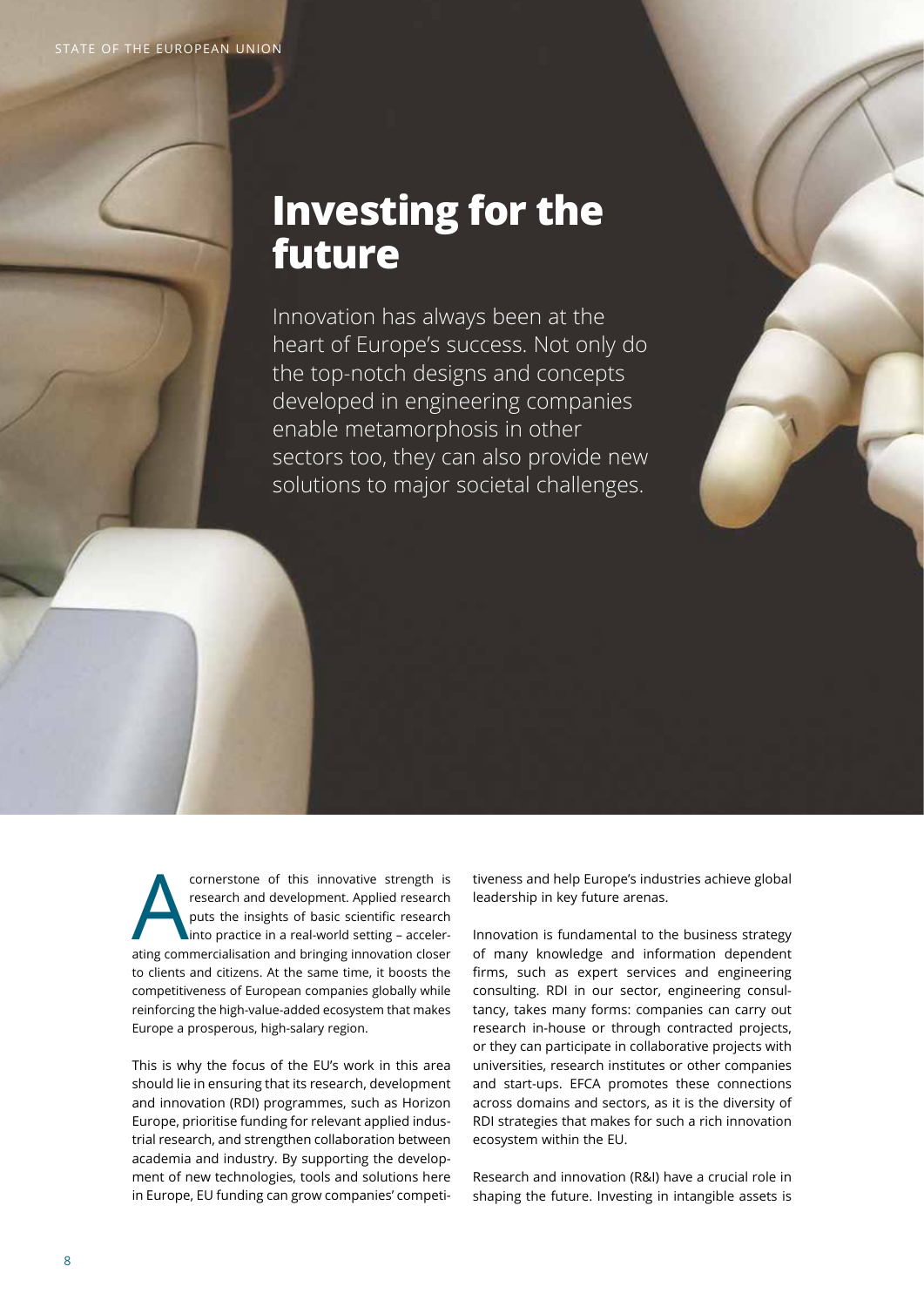

a vital contribution to productivity and is at the core of what makes firms competitive – resulting in higher valueadded jobs, goods and services, and value generation for economy and society. Given that R&I is one of the main factors of global competitiveness, the EU´s ambition must be to at least align its investment with that of its main competitors, such as the USA, Japan, South Korea or China. Every action, and all funds, of the EU should target the renewal of Europe instead of sustaining the past.

Significant EU investments need to be geared towards industrial innovation and co-creation between large, mid-sized and small companies, research institutes and universities. To further stimulate market demand for products and solutions based on advanced technologies and made in Europe, Europe needs to strengthen its competitiveness along entire value and innovation chains.

- The EU and the Member States should: prioritise research and innovation (R&I) in the EU and national budgets; double the budget of the post-2020 EU R&I programme; and, increasingly direct the use of EU cohesion and agriculture funding for renewal and sustainability.
- Design the EU R&I programme for greater impact: let Horizon Europe pillars be driven by purpose and impact; fine-tune the proposal evaluation system; and, increase flexibility in the implementation to make the programme more attractive to companies of all sizes.
- Foster industry-led ecosystems and partnerships that bring together industries (global companies, SMEs, start-ups), innovators, researchers and governments, and promote and invest in R&I collaboration and innovative ideas with true scale-up potential.
- Make Europe a competitive environment for data-driven business to evolve and grow: ensure competitive infrastructures that enable effective mobility, sharing and use of data, and develop data platforms to seize leadership in the data economy, particularly in B2B sectors; fast-track the Europe-wide roll-out of first-class communication networks, such as 5G and fibre optics, and develop a European cybersecurity infrastructure that enables resilient, flexible and market-based cybersecurity solutions for a connected Europe.
- Foster industrial cross-border cooperation with strong European players around strategic value chains that are key to EU industrial competitiveness and strategic autonomy. Ensure that the Important Projects of Common European Interest (IPCEI) have positive spill-over effects across Europe and are carefully designed and justified. The fundamental European values of free and fair competition and market-driven innovation, reinforced with supporting trade policies, will continue to be strategic advantages in future and must not be discarded.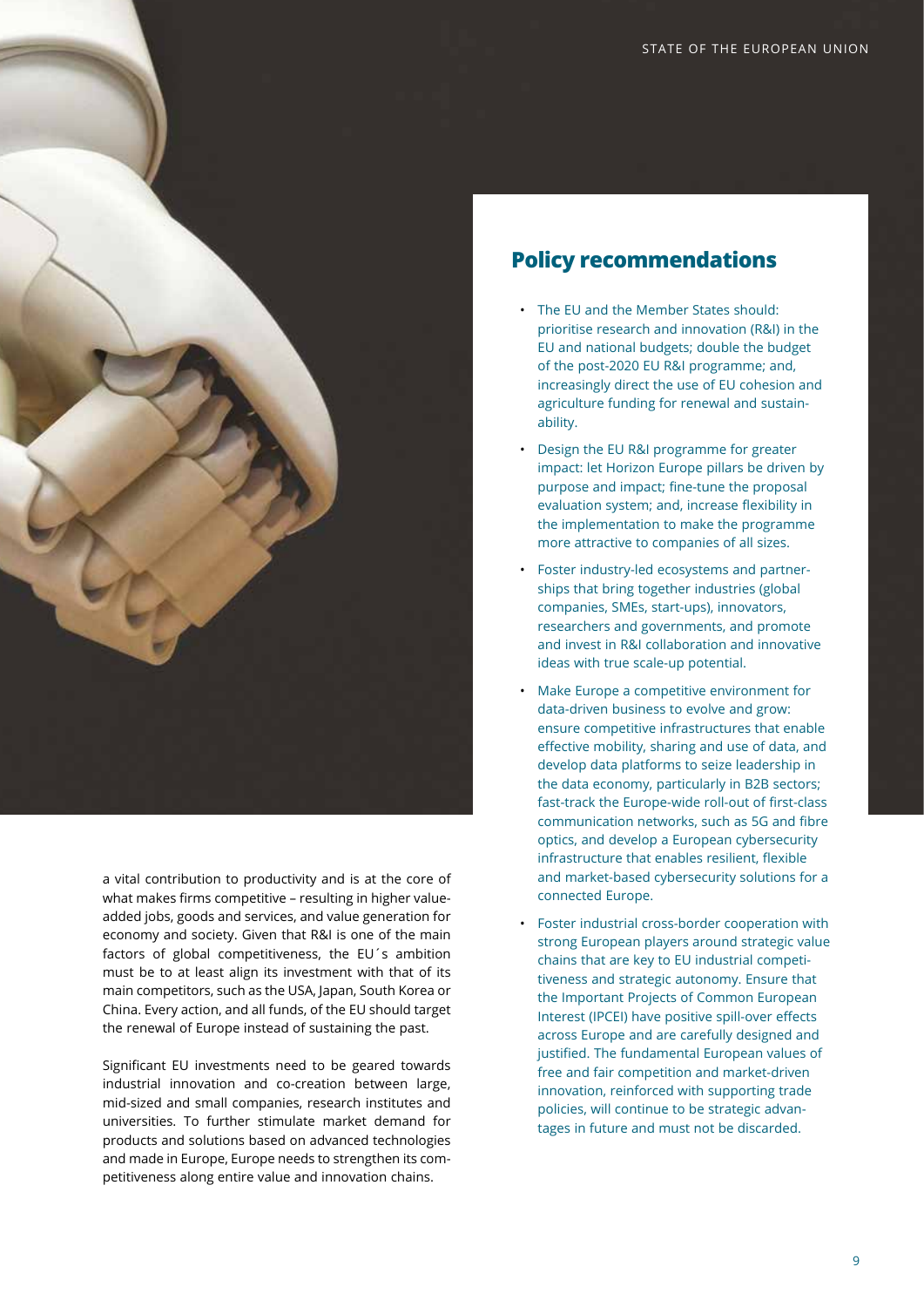# **Enhancing skills and competences for value creation**

Digitisation has massively changed skills needs and will continue to shorten the lifespan of knowledge. We will see jobs disappear and new ones being created. The skills gap needs to be addressed at both national and EU levels, and funds need to be set aside to help education and training systems adapt to technological change. This will help companies cope with the major technological changes required in order to remain competitive and continue providing quality jobs.

The EU has recently launched different initiatives to highlight the importance of digital skills and Science, Technology, Engineering and Mathematics (STEM) education. However, these good initiatives alone will not be suff he EU has recently launched different initiatives to highlight the importance of digital skills and Science, Technology, Engineering and Mathematics (STEM) education. However, fully respecting the competence of the Member States in the area of education and training, the EU should encourage and support national policymakers to adapt their education and training systems to a digitised world of work.

Schools do not necessarily have digitally confident teachers, nor the relevant equipment. Member States must urgently take steps to ensure that education and training systems are adapted to the digital transformation. Acquisition of STEM and relevant digital skills should start at an early age and it should be carried out throughout life. Basic coding should be introduced in classrooms throughout Europe and digital learning should be integrated across all curricula. These kinds of initiatives will also help attract more women and young people to STEM - and eventually into jobs in the engineering industry.

Further, cooperation between industry and education and training providers should be reinforced in order to better understand and anticipate the future skills needs.

Employers largely recognise the importance of continuous training, especially in the context of an evolving digitised world of work. However, many SMEs find it problematic to train due to different reasons such as the lack of financial or human resources. Therefore, in order to get as many employees as possible into lifelong learning, SMEs need support in developing adapted schemes.

EFCA is pleased to see that in the current proposal of the next Multiannual Financial Framework substantial resources are dedicated to this. Nevertheless, lifelong learning is a shared responsibility between employers and workers, demanding motivation, action, and self-management from the employee to be successful.

More than 12 million jobs were created since the start of the Juncker Commission in November 2014. The Commission has put forward several initiatives to help get more people into work. This includes the new skills agenda for Europe. Technological change has a high potential to boost growth and jobs but only if we shape this change. Technological progress is key to increasing overall productivity. But it is also replacing low-skill routine tasks and raising the skill threshold of employability.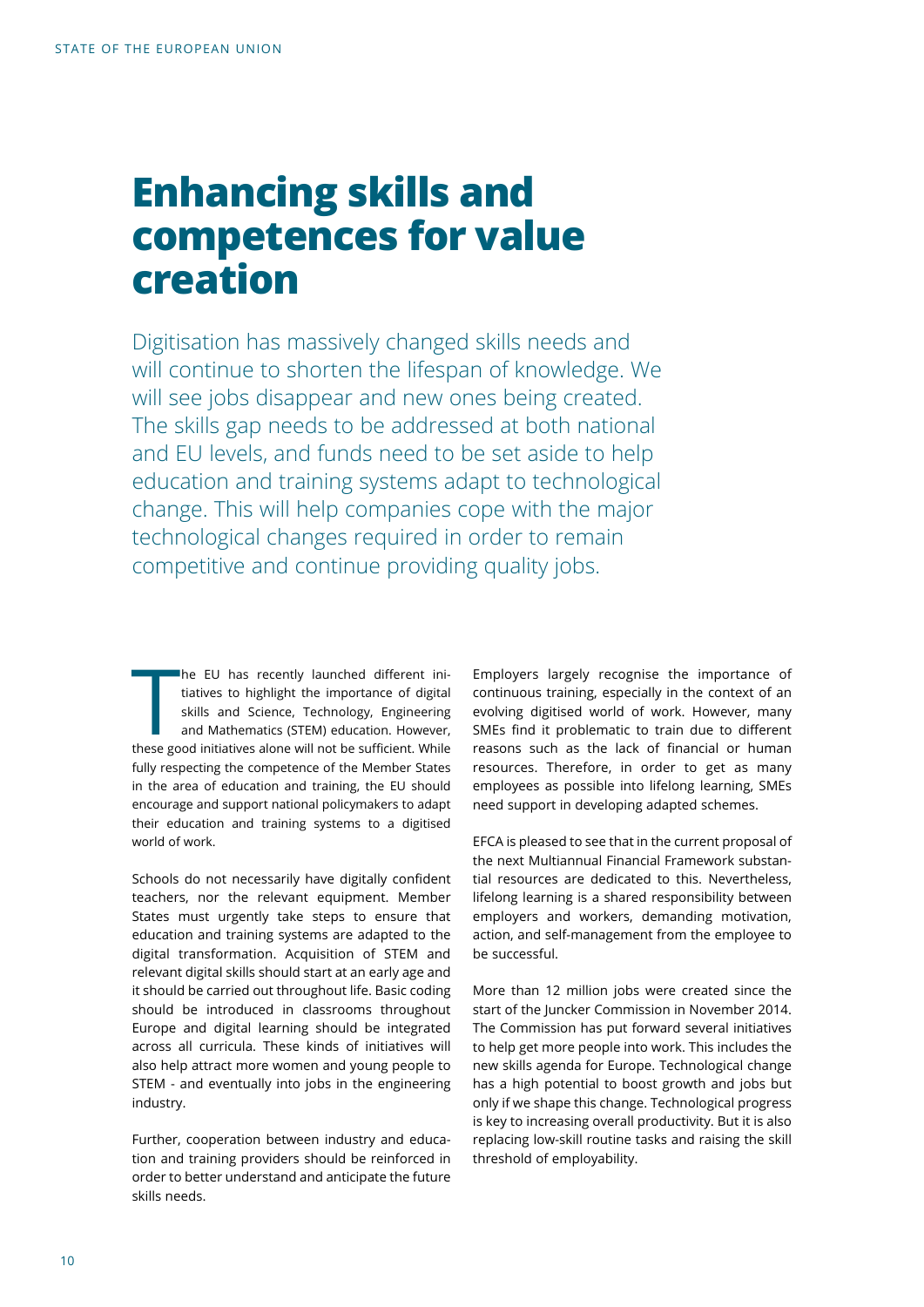- The essential skills employees will need to master the digital transformation should be identified and added to all curricula.
- The development of new professions linked to the emergence of digital technologies will require massive investment in new skills to manage the industry of the future.
- STEM education must be boosted from an early age to address the digitisation of society. Even engineers and other professional have a responsibility to undergo relevant and continuous training to cope with the challenges of digitised industry and to ensure their employability.
- The next EU's monetary funding framework should allocate more and better targeted EU funds for right-skilling initiatives. SMEs, in particular, need support in identifying their skills needs and developing training schemes to address them. In order to serve SMEs, the access and administration rules of EU funds should be simplified.
- Cooperation between industry and education providers must be strengthened.
- With the Skills Agenda for Europe, and EU funding, the European Commission has prepared the ground to equip people in Europe with better skills at all levels. Social partners also have an important role in the up-skilling and re-skilling of the labour force, and in managing an increased flexibility in the changing world of work.

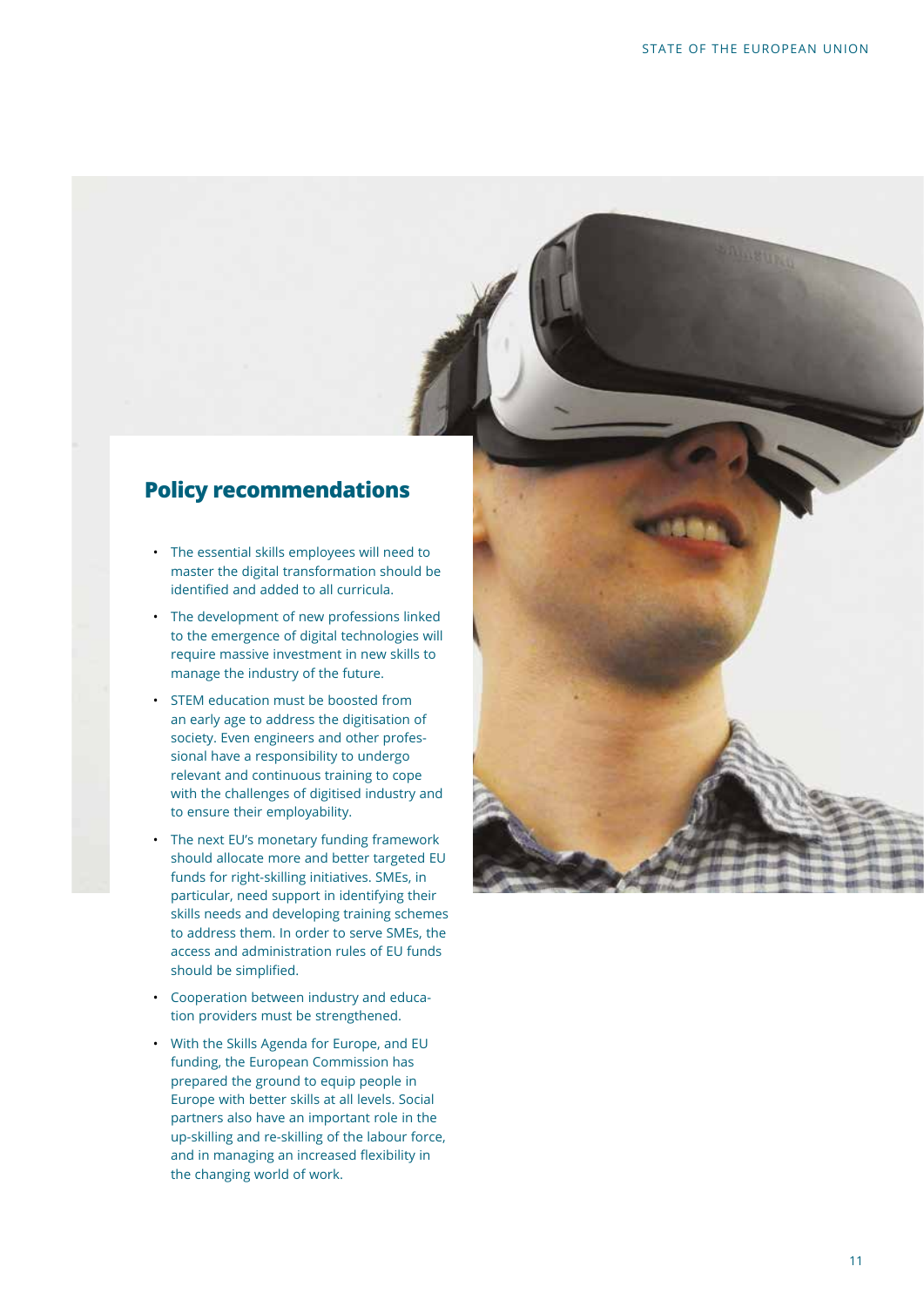# **Building a sustainable world**

Climate change is a serious concern for European citizens and businesses alike. The current changes in our planet's climate are redrawing the world and magnifying the risks of instability in all forms. The impact of global warming is threatening to transform our environment and societies irreparably. Immediate and decisive actions are essential.

The EU has already adopted legislation that<br>manifests its commitment to reduce its green-<br>house gas (GHG) emissions by at least 40% by<br>2030 compared with 1990 levels. It has also<br>raised its ambition on renewable energy and The EU has already adopted legislation that manifests its commitment to reduce its greenhouse gas (GHG) emissions by at least 40% by 2030 compared with 1990 levels. It has also efficiency. Together, if fully implemented, these are estimated to cut EU emissions by around 45% by 2030.

In 2018, the Intergovernmental Panel on Climate Change (IPCC) issued a Special Report on the impacts of global warming of 1.5°C above pre-industrial levels. Based on scientific evidence, this demonstrated that human-induced global warming had already reached 1°C. It has become obvious that more ambitious and rapid global actions to mitigate GHG emissions are needed.

The EU has proposed a long-term strategy to confirm Europe's commitment to lead in global climate action and to present a vision that aims to achieve net-zero GHG emissions by 2050. The strategy does not launch new policies, nor does the European Commission intend to revise the 2030 targets.

A transition towards the use of renewable energy sources, together with an increase in energy efficiency, has already reduced emissions in Europe significantly. The Energy Efficiency Directive sets a new 32.5% energy efficiency target for the EU for 2030, with a clause for upwards revision by 2023. It also extends the annual energy saving obligation beyond 2020.

The Renewable Energy Directive on the other hand sets a new, binding, renewable energy target of 32% for 2030, including a 2023 review clause for upward revision of the EU level target. It also raises the level of ambition for the transport and heating/cooling sectors.

The transition towards a circular economy also offers a significant contribution to the reduction of CO2 emissions. The EU Circular Economy Action Plan establishes a framework to improve material reuse and recycling, and to boost the demand for recycled materials. Furthermore, the implementation of the recently adopted waste legislation has the potential to bring a reduction of GHG emissions.

The revised Directive on Energy Performance in Buildings, adopted in May 2018, includes measures that will accelerate the rate of building renovation towards more energy efficient systems and improve the energy performance of new buildings, making them smarter.

Environmental, social and economic sustainability go hand-in-hand with renewed growth and competitiveness, creating more and better jobs, and visibly demonstrating that the Union effectively serves its citizens' needs. We, as Consulting Engineers, have provided and implemented solutions that, within the EU's existing framework, contribute to the significant results already achieved. We will continue to do so, in line with the EU's energy and climate framework. Not only will the coming decades be critical for getting the world back on track, the implementation of the Paris Agreement, through taking concrete actions, needs to accelerate.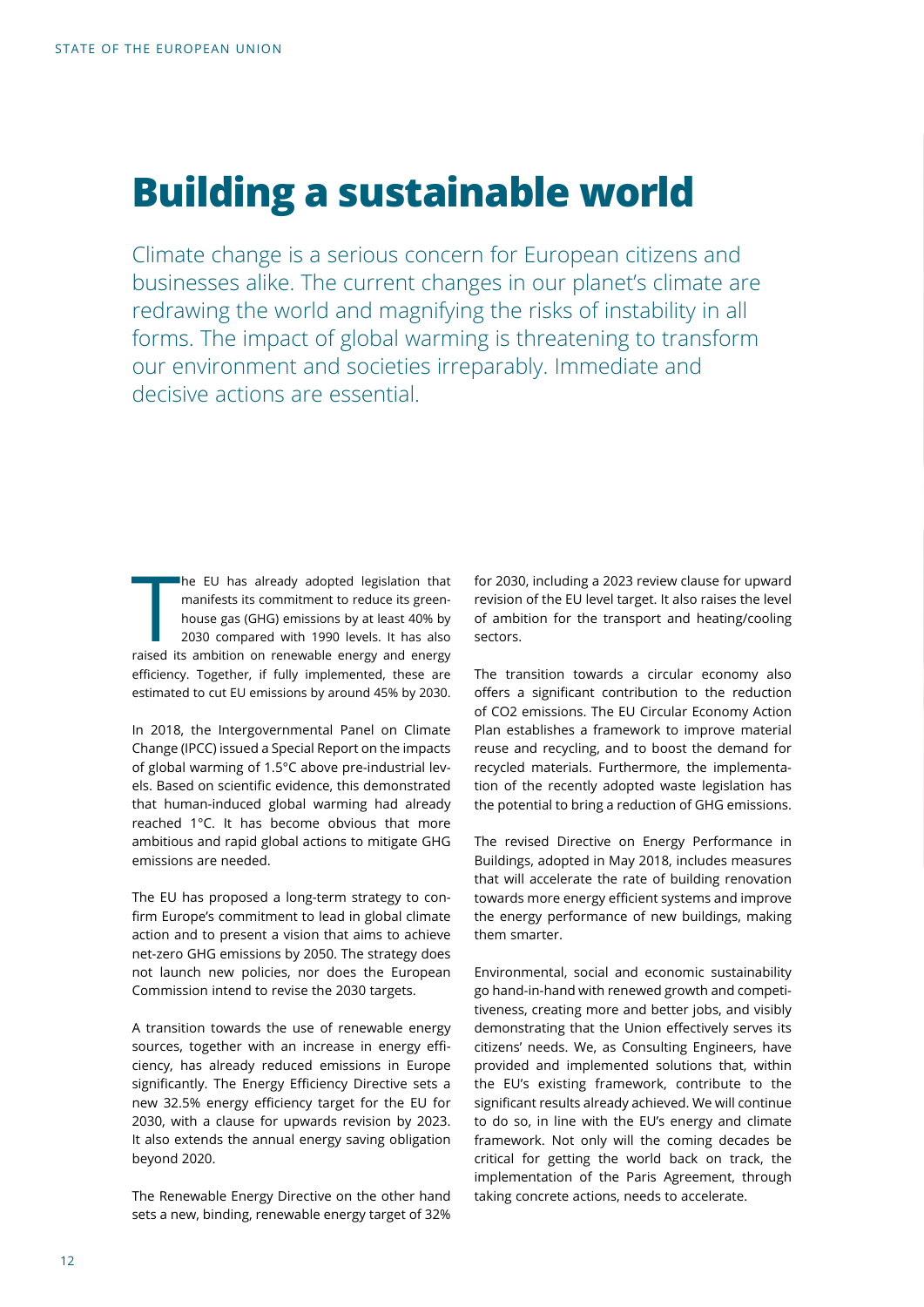

- EFCA believes that the EU 2050 long-term strategy represents a strong basis for further dialogue on the way towards the EU becoming the first to achieve net-zero GHG emissions by mid-century, leading the way forward worldwide.
- The public sector should use procurement to implement progressively the climate change agenda. The role of the engineering consultancy industry and the impact of its involvement in the design stage of construction/infrastructure projects should be spelled out more explicitely.
- European policy makers should prod national governments into acting urgently and consistently, otherwise the EU will be unable to meet its own climate objectives as well as the Paris climate goals.
- The pace of travel of the EU climate and energy policy should follow its long-term 2050 strategy in order to achieve the Paris Agreement temperature objectives, in line with UN Sustainable Development Goals. It is also paramount that mid-term targets for 2030 and 2040 be revised accordingly.
- Fulfilling these objectives requires clean energy production, wiser energy use and better energy efficiency to fight climate change. Priority should be set for actions most certain to deliver emissions reductions where they are most beneficial and least costly.
- The EU policies for buildings should be advanced in order to ensure fully harmonised approaches among Members States. Policy areas such as sustainability, in terms of energy and resource efficiency as well as health and safety issues, should be the top priorities. There is a large market and significant GHG emissions reduction potential to cover, including newly built buildings and renovating the existing building stock.
- The EU Circular Economy Action Plan should be implemented with the full commitment of all Member States.
- Coordination should be enhanced among European policies linked to urban issues (e.g. the European agenda, H3030, building performance) with a strong focus on the whole-build assets lifecycle.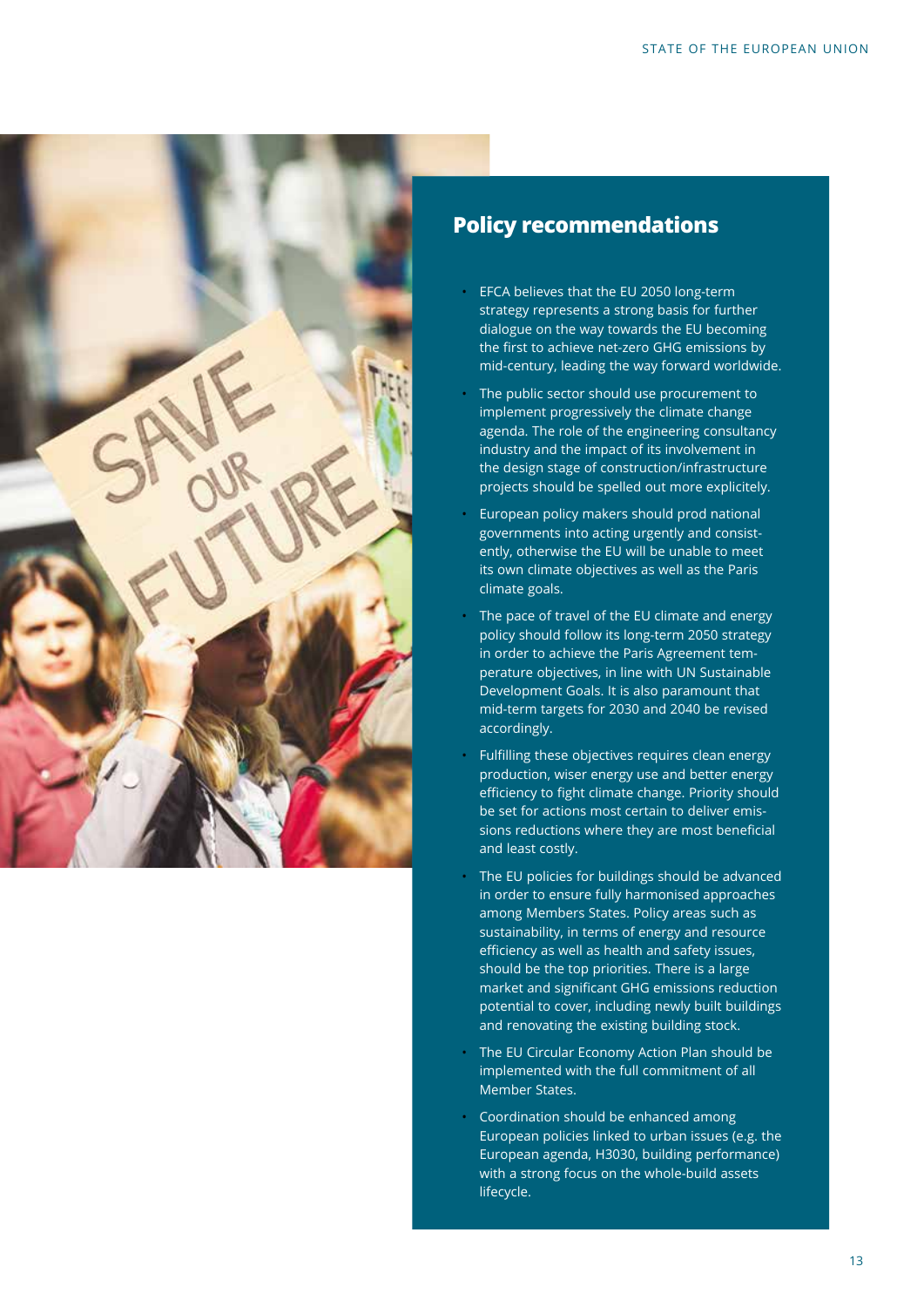# **External aid - gaining international influence and promoting the 2030 sustainable development agenda**

For decades the European Consulting Engineering Industry has been one of the most active in the European external aid programmes, assisting low- and middle-income countries in improving their access to basic infrastructure, energy and living conditions in urban and rural areas.

The 2030 Agenda for Sustainable Development<br>is the new global framework for the Euro-<br>pean Development Policy, and the European<br>Consensus on Development is fully aligned<br>with the Agenda's priorities: people, planet, prospe The 2030 Agenda for Sustainable Development is the new global framework for the European Development Policy, and the European Consensus on Development is fully aligned peace and partnership. It also addresses a range of cross-cutting issues to accelerate transformation, such as youth, gender migration, sustainable energy and climate change, investment, and trade and good governance.

The implementation of the 2030 Agenda is changing the relationship between the EU and its partner countries and the way the Official Development Assistance is used. Infrastructure, energy, telecom and cities continue to be priority sectors, but the European Commission and the Member States are using 'blending' as the preferred financing instrument. The European Investment Plan, to boost economic growth in Neighbourhood and Sub-Saharan African countries, is, in the end, a blending instrument. In addition, the role of the p r i v a t e

sector is strongly reinforced in the Agenda, opening the door to European investors by offering them guarantees and other risk-mitigation mechanisms.

One of the main challenges to meeting the Sustainable Development Goals (SDGs) is the scarcity of well-prepared projects in low- and middle-income countries. Without a credible and substantial pipeline, the financing available cannot be channelled to partner countries in the amounts and in the timeframe that is required to meet the 2030 deadline.

The European consulting engineering industry is acting in a considerable number of SDGs, namely 6, 7, 8, 9, 11, 13 and  $17<sup>1</sup>$ , and it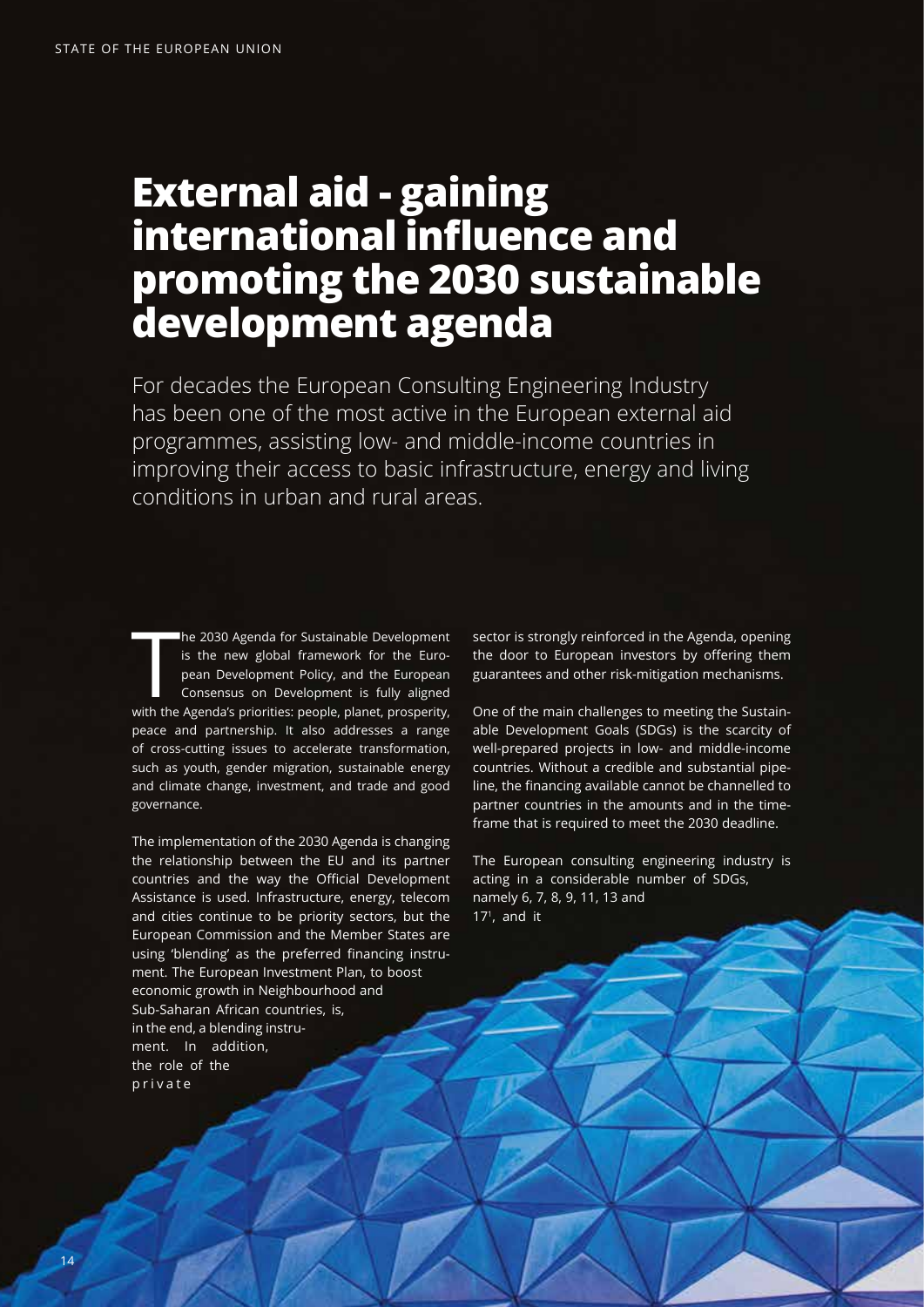- Coordinate the effort of defining bankability criteria for investment projects in low and middle-income countries, together with European Development Banks. Streamlining and standardising this process will attract additional financing from institutional investors.
- Allocate more EU grants to technical assistance (TA) contracts for the identification and preparation of projects in Partner countries, leveraging the knowledge of the EU Delegations. Let the Delegations tender and manage these TA contracts directly, following the EU Procedures and Practical Guide for External Actions, to coordinate and give consistency to European investments.
- Communicate and disseminate well in advance of submission dates, the pipeline for blending projects with European funding, as well as the leading financial institution.

is playing an important role in identifying and preparing sustainable projects to make them eligible for development financing institutions. But more must be done.

The good match between the knowledge and experience of the European consulting engineering

industry and the needs of Partner Countries is not leading to an increasing activity of European firms in these countries. In fact, the highly decentralised and complex institutional architecture of development finance is hampering the participation of European firms, particularly SMEs.

*1 Goal 6: Ensure availability and sustainable management for water and sanitation for all. Goal 7: Ensure access to affordable,*  reliable, sustainable and modern energy for all. Goal 8: Promote sustained, inclusive and sustainable economic growth, full *and productive employment and decent work for all. Goal 9: Build resilient infrastructure, promote inclusive and sustainable industrialisation and foster innovation. Goal 11: Make cities and human settlements inclusive, safe, resilient and sustainable. Goal 13: Take urgent action to combat climate change and its impacts. Goal 17: Strengthen the means of implementation and revitalise the Global Partnership for Sustainable Development.*